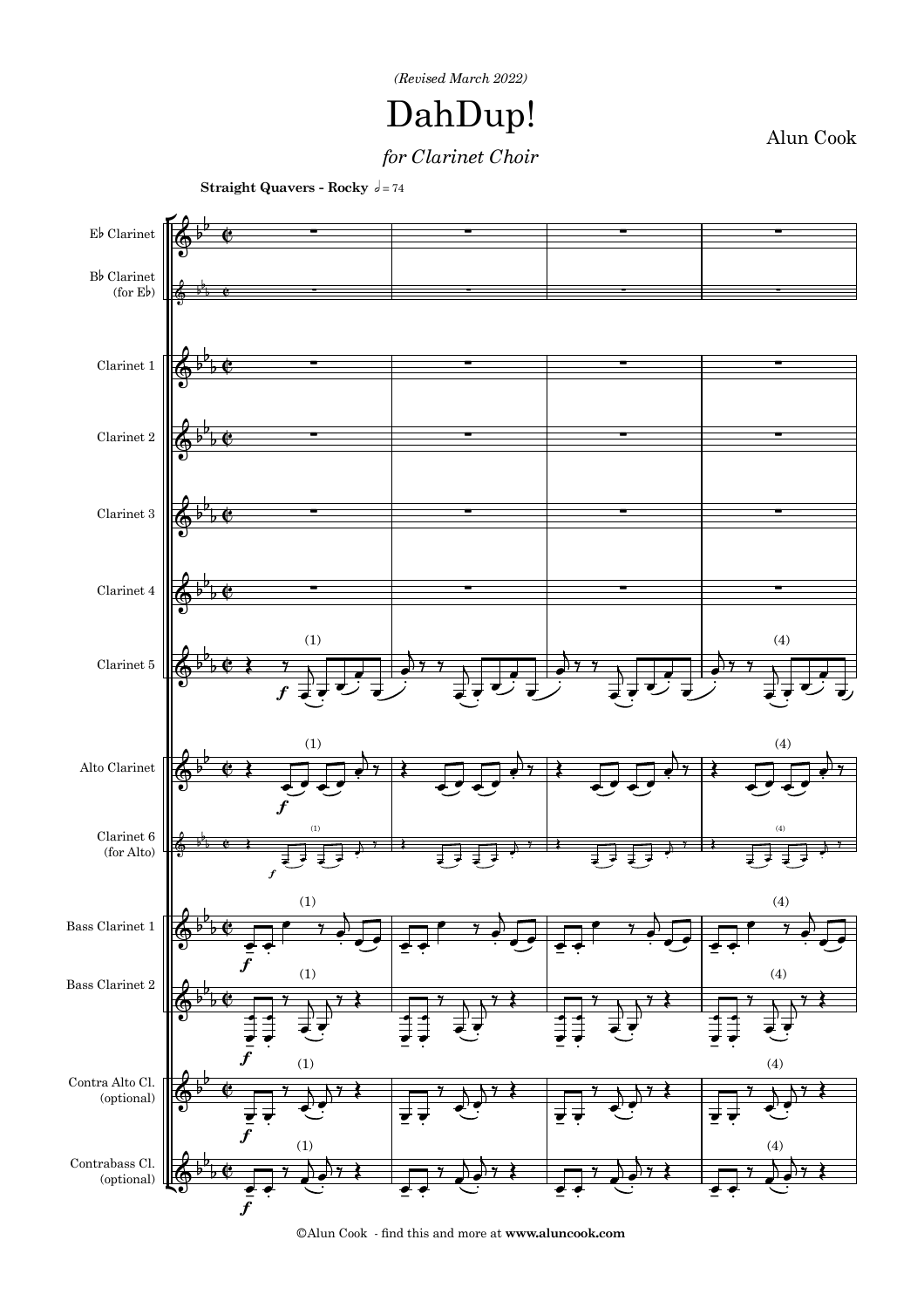

DahDup! for Clarinet Choir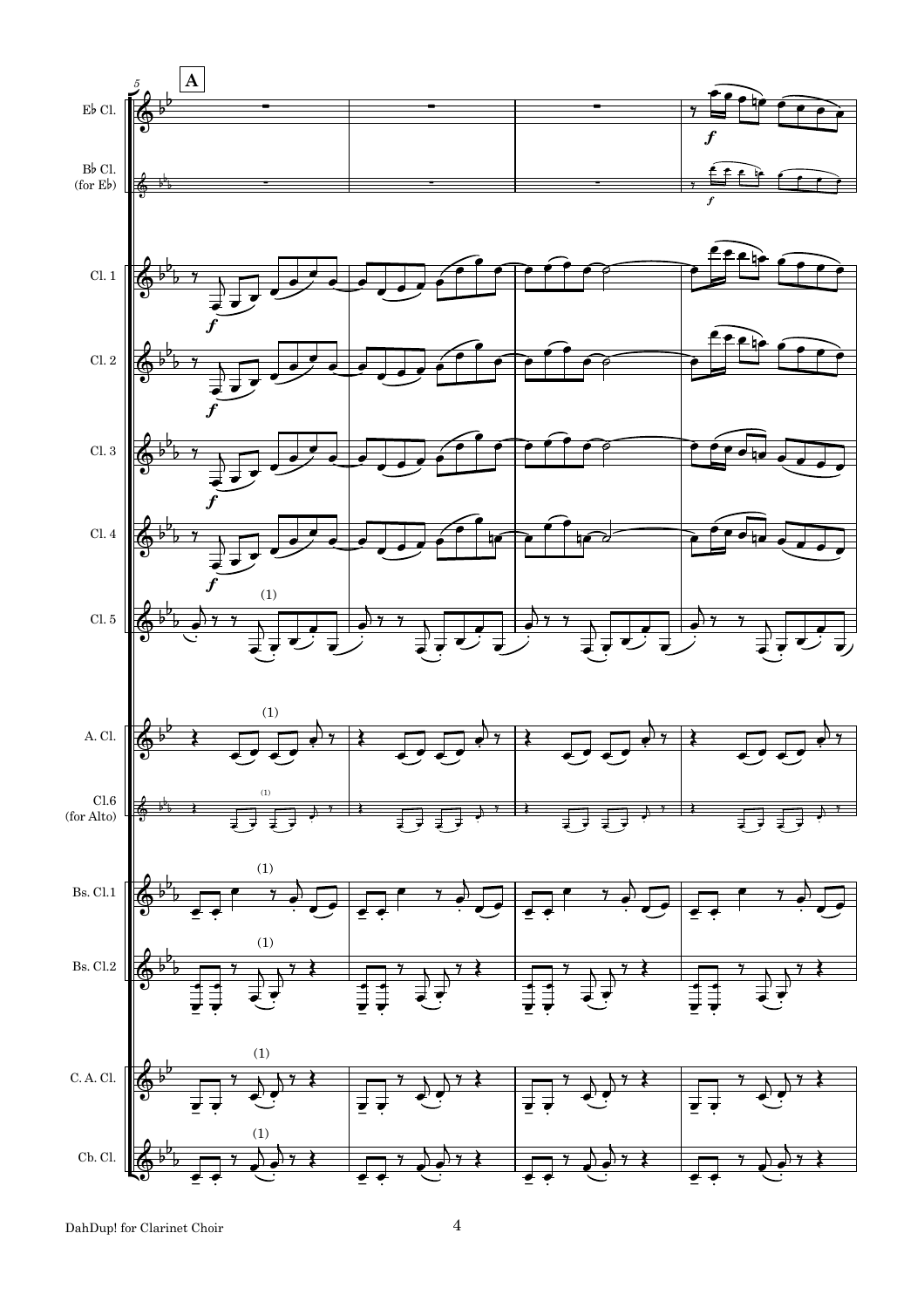